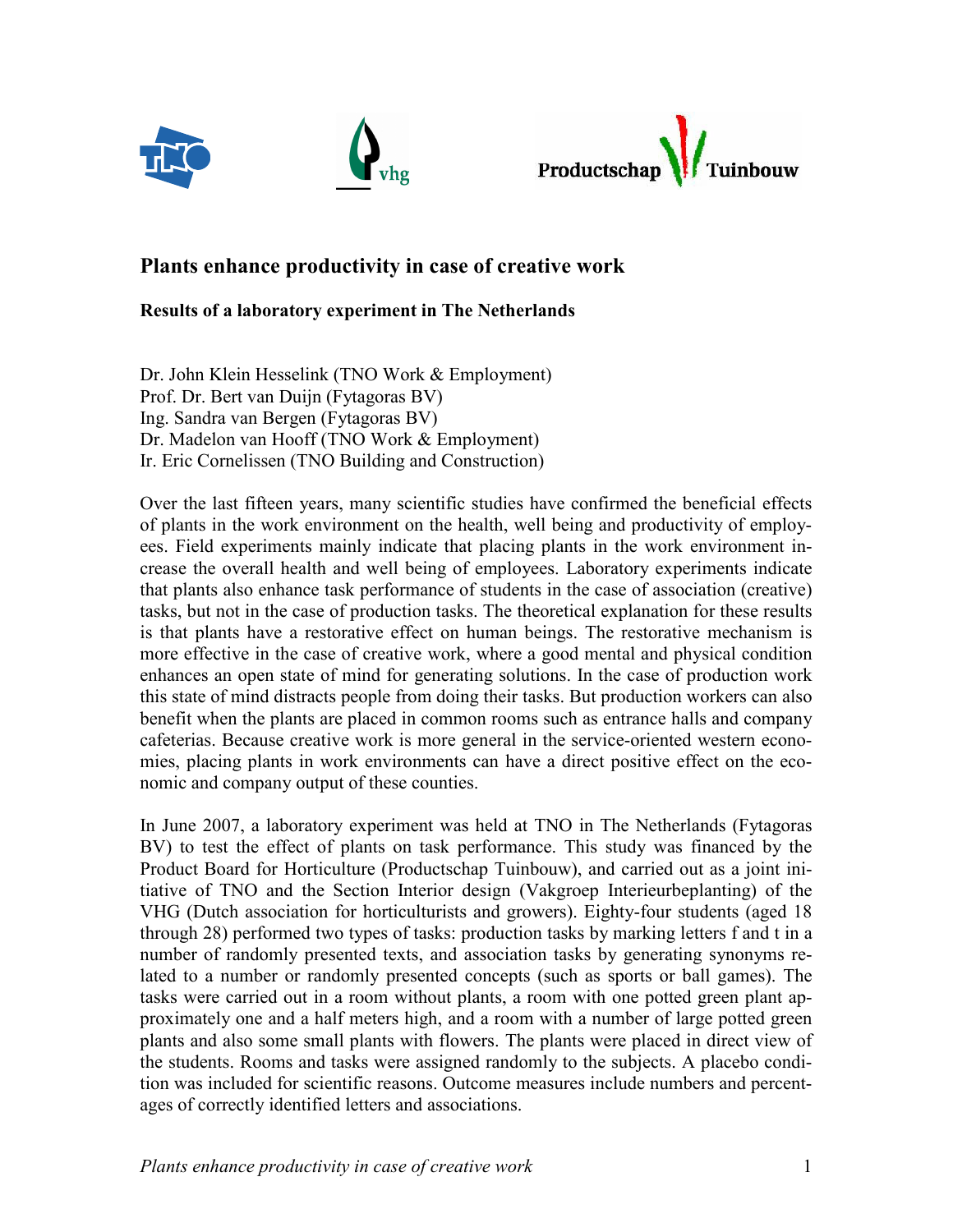### Overall effects

The results of these experiments indicate that the percentage of correct associations in the rooms with plants is significantly higher than in the room without plants ( $p=0.019$ ). Figure 1 indicates the percentages per room. The difference between the room without plants and the room with one plant is significant  $(p=0.021)$ , and also the difference between the room without plants and the room with many plants is significant ( $p=0.036$ ). No differences are found between the two rooms with one and many plants. No differences between the rooms are found for the production tasks and also the placebo condition has no influence.



Figure 1: Mean percentage of correct associations (creative tasks)

## Subgroup analysis

All students completed a questionnaire before the start of the experiment, with questions on their personal situation, study situation, work situation (if applicable). It appeared that the physical and mental condition of the students, as measured by the questionnaire, is related to the task performance in the rooms with plants. But again, the results were only found for the creative tasks. No effects were found for the production tasks. The relationships are presented hereafter.

## Physical exhaustion

The questionnaire included six questions regarding physical exhaustion. Based on their answers, all students were placed into two groups indicating physical exhaustion (yes or no). The effects of the plants are only significant in the 'exhausted student' group. Figure 2 shows the mean numbers of correct associations per room, for the exhausted group. Again the figure shows more correct associations in the rooms with one and many plants, compared to the room without plants (p=.039).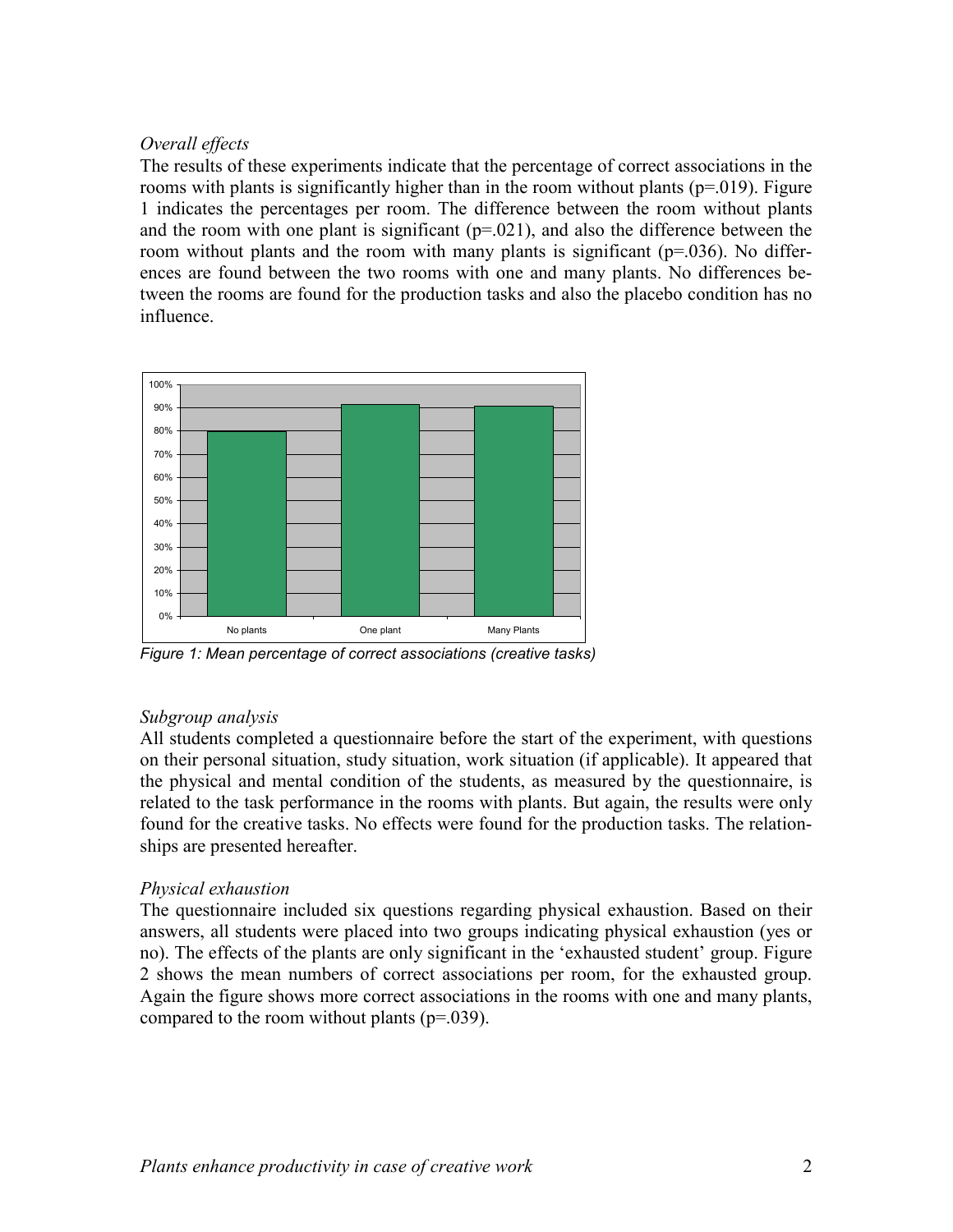

Figure 2: Mean number of correct associations by students with a high score on self-reported physical exhaustion

#### Work stress

Students having a paid job along with their studies (representative of most students in The Netherlands) completed eleven questions on work stress. Based on their answers, all working students were assigned into two subgroups indicating work stress (yes or no). Students with high work stress scores significantly benefit from the presence of a plant in the room where the creative tasks are performed  $(p=0.032)$ . Figure 3 indicates that the number of correct associations is significantly higher in the room with one plant  $(p=0.025)$ , but not in the room with many plants  $(p=.289)$ , compared to the room with no plants.



Figure 3: Mean number of correct associations by students with a high score on self-reported work stress